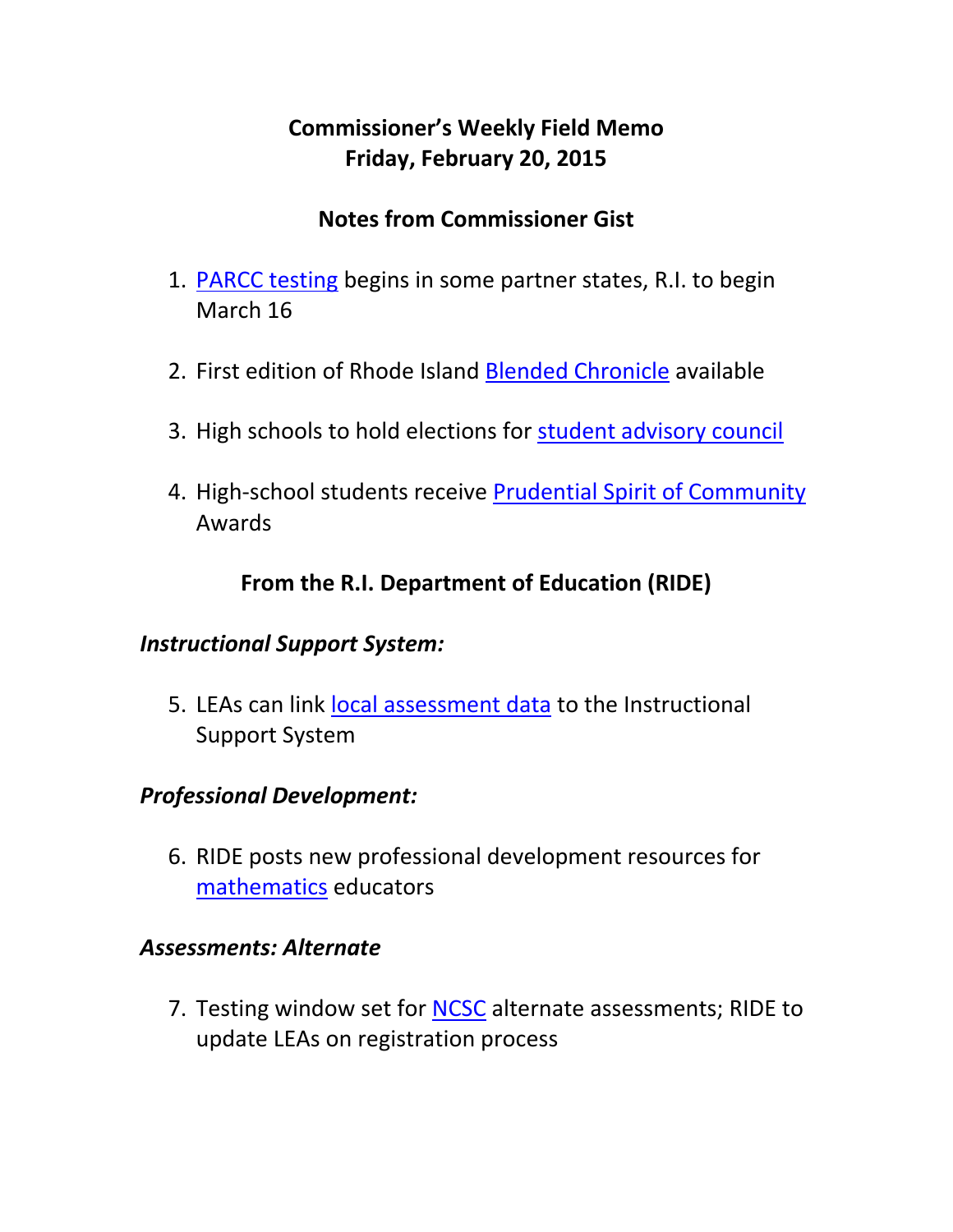8. LEAs to receive alternate‐assessment student details for review

#### *Assessments: PARCC*

- 9. LEAs urged to perform infrastructure trials
- 10. LEAs reminded to maintain, update student records
- 11. LEAs asked to review results of RIDE validation of student records
- 12. RIDE to take snapshot of student registrations on **March 14**
- 13. Process for ordering additional PARCC materials opens **March 3**
- 14. Procedure in place for resolving issues regarding PARCC testing
- 15. Contact established for questions about PARCC technology preparedness
- 16. PARCC seeks schools to participate in field test of literacy tasks

#### *Data Quality:*

*17.* LEAs reminded to update to SCED version 2.0

## *Data Collections:*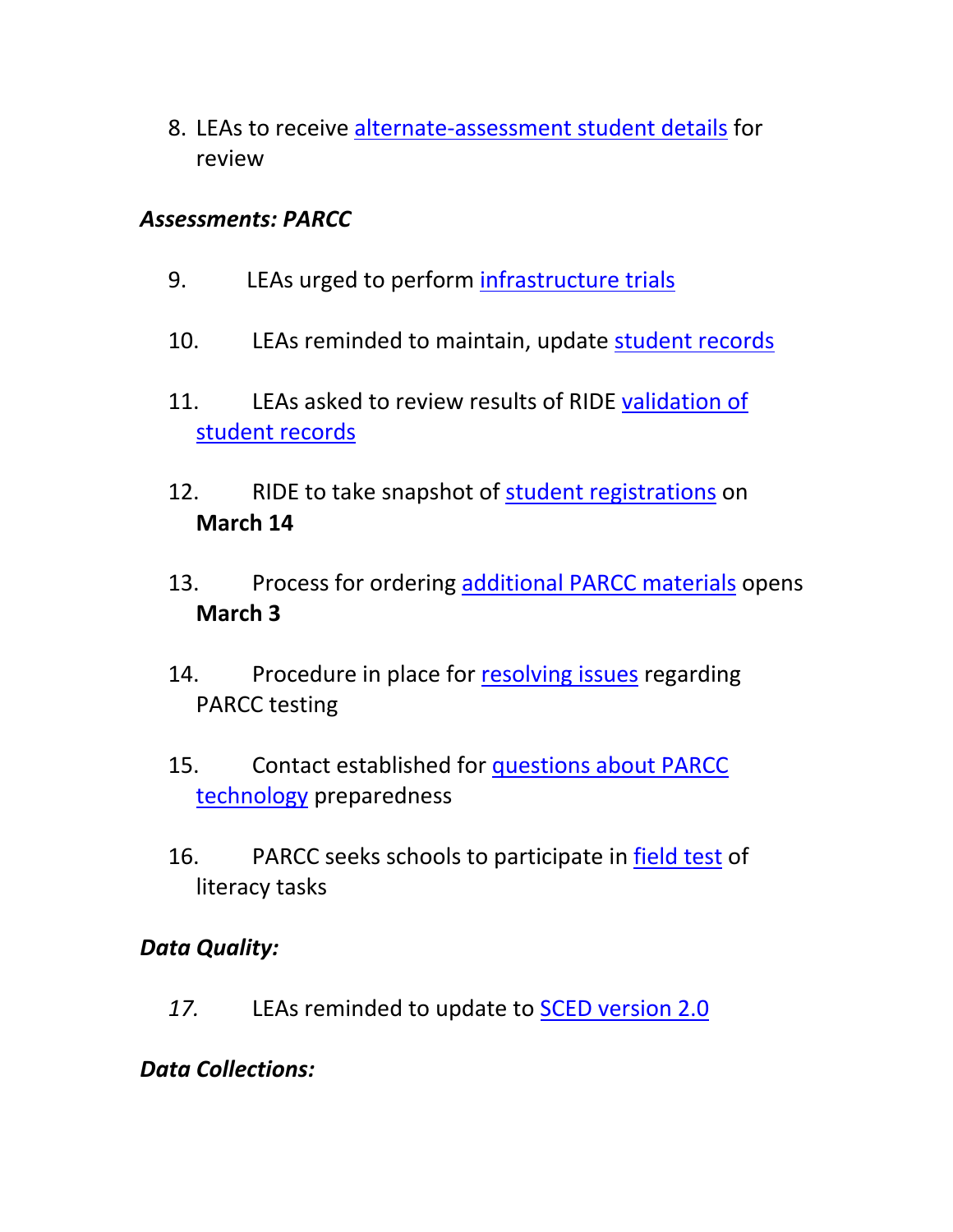*18.* Funding Formula collection data due **March 16 –** *Action Item* 

#### **From the U.S. Department of Education**

- 19. U.S. Department of Education provides resources on preventing teen dating violence
- 20. Information available on E-Rate support, Every Kid in a Park initiative, Women's History Month, School Meals Day

## **From other organizations**

- 21. Registration open for conference on Whole Child Education in Action
- 22. Highlander Institute Blended Learning Conference scheduled for March 7

## **Action Item Calendar**

March 4: AP test fee program survey due March 16: Update PARCC Personal Needs profiles March 16: Funding Formula data due (see below)

**Notes from Commissioner Gist**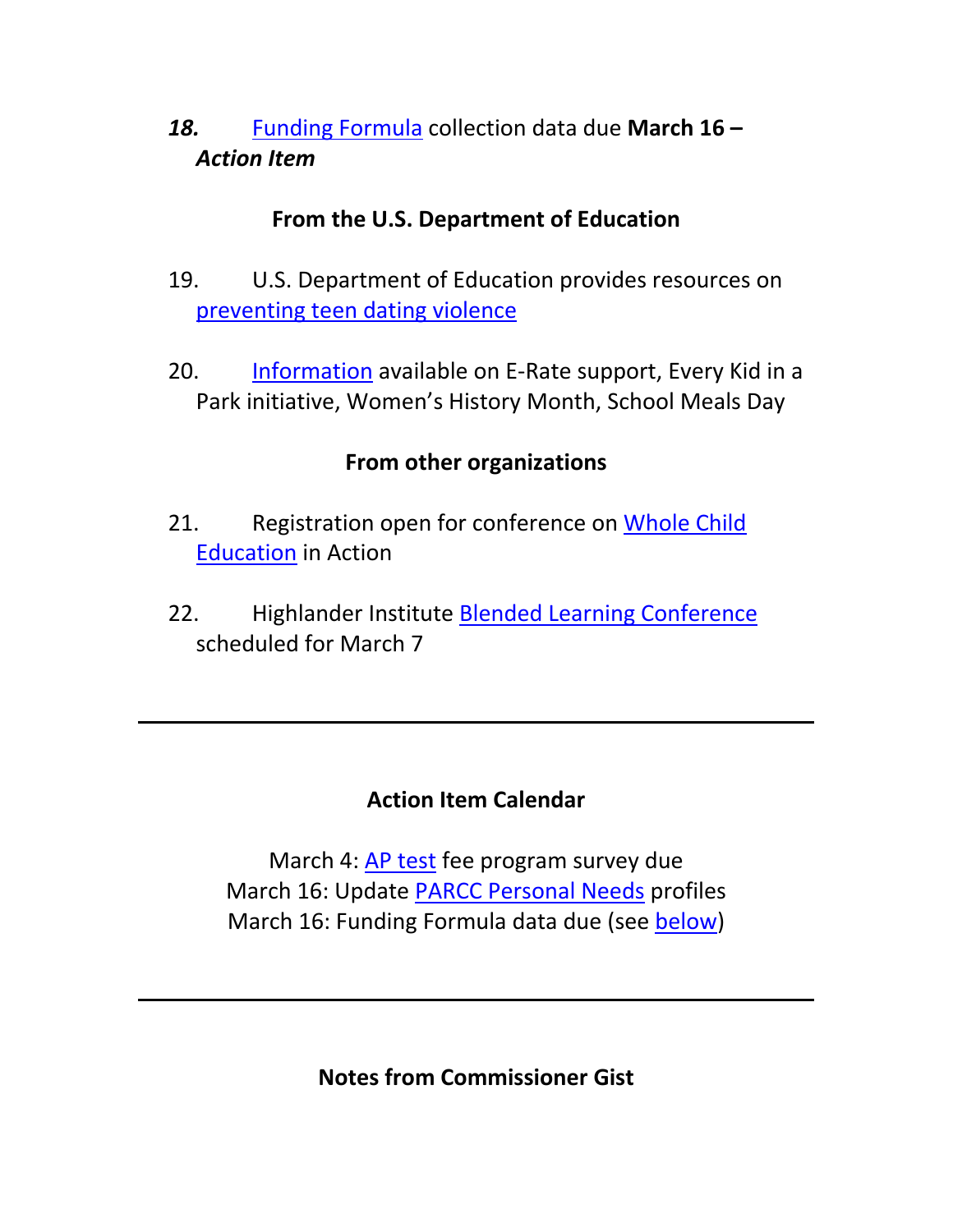### **1. PARCC testing begins in some partner states, R.I. to begin March 16**

Some of our partner states in the PARCC consortium have begun administering the first PARCC online assessments, and the early reports are that the process is proceeding smoothly. In Ohio, students have begun more than 100,000 PARCC assessments. There have been reports of a few minor glitches, some of them having to do with the assessment itself (e.g., an issue with a read‐ aloud portion of the mathematics assessment for students needing that accommodation). Other issues have been local, such as delays in logging into the system. The Pearson Call Center and the PARCC consortium have been able to resolve all of these issues. The good news for us is that the Ohio testing is something of a trial run, and we would expect Pearson to resolve all of the system‐wide issues by the time we begin our assessments on March 16.

I have written a commentary on PARCC for the Providence Journal, which I expect the Journal to publish on Sunday. Here is what I have submitted:

In Rhode Island, we have successfully administered state assessments in mathematics, reading, writing, and science for many years. Assessments play a vital role in the instructional process. They provide information to parents and families about the progress their children are making in school, they provide teachers with information about what support their students may need, and they provide all of us with information about how well our schools are making progress.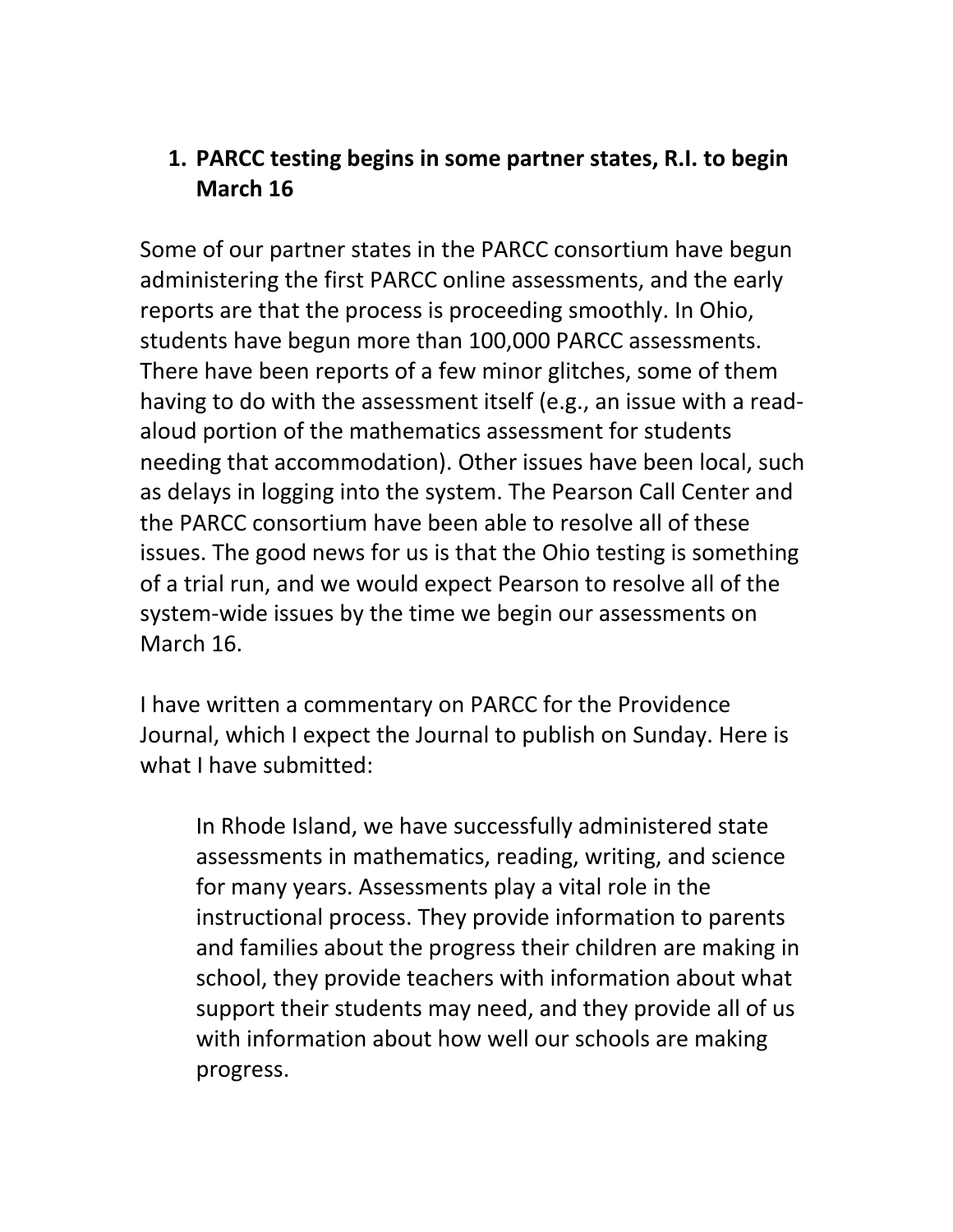Because our new assessments, the Partnership for Assessment of Readiness for College and Careers, or PARCC, are aligned with our current learning standards, participation by all students helps school leaders understand whether classroom instruction is lining up with what students need to know. Teachers and schools will improve instruction based on this information.

In addition, participation in high‐quality annual assessments enables all of us to see whether schools and districts are doing all they can to help students succeed. Parents and students deserve to know to what extent schools are meeting students' needs and where schools need to improve.

PARCC assessments began this week (February 17) in some partner states. We will begin PARCC assessments in Rhode Island next month, and by the end of March about 5 million students nationwide will participate in PARCC. Rhode Islanders should be proud that we have joined with other leading states, including Maryland, Massachusetts, and New Jersey, to develop this high‐quality set of assessments. For the first time, Rhode Island communities will be able to compare their results with results from similar communities in these and other high‐performing states.

PARCC assessment results will be useful for informing instruction and determining student progress, but this year's assessments will give us only a baseline. This year's results will not be used to determine eligibility for graduation until 2017 at the earliest, nor will we use this year's results to identify low‐performing schools or for educator evaluations. While there may be no perfect moment at which to begin a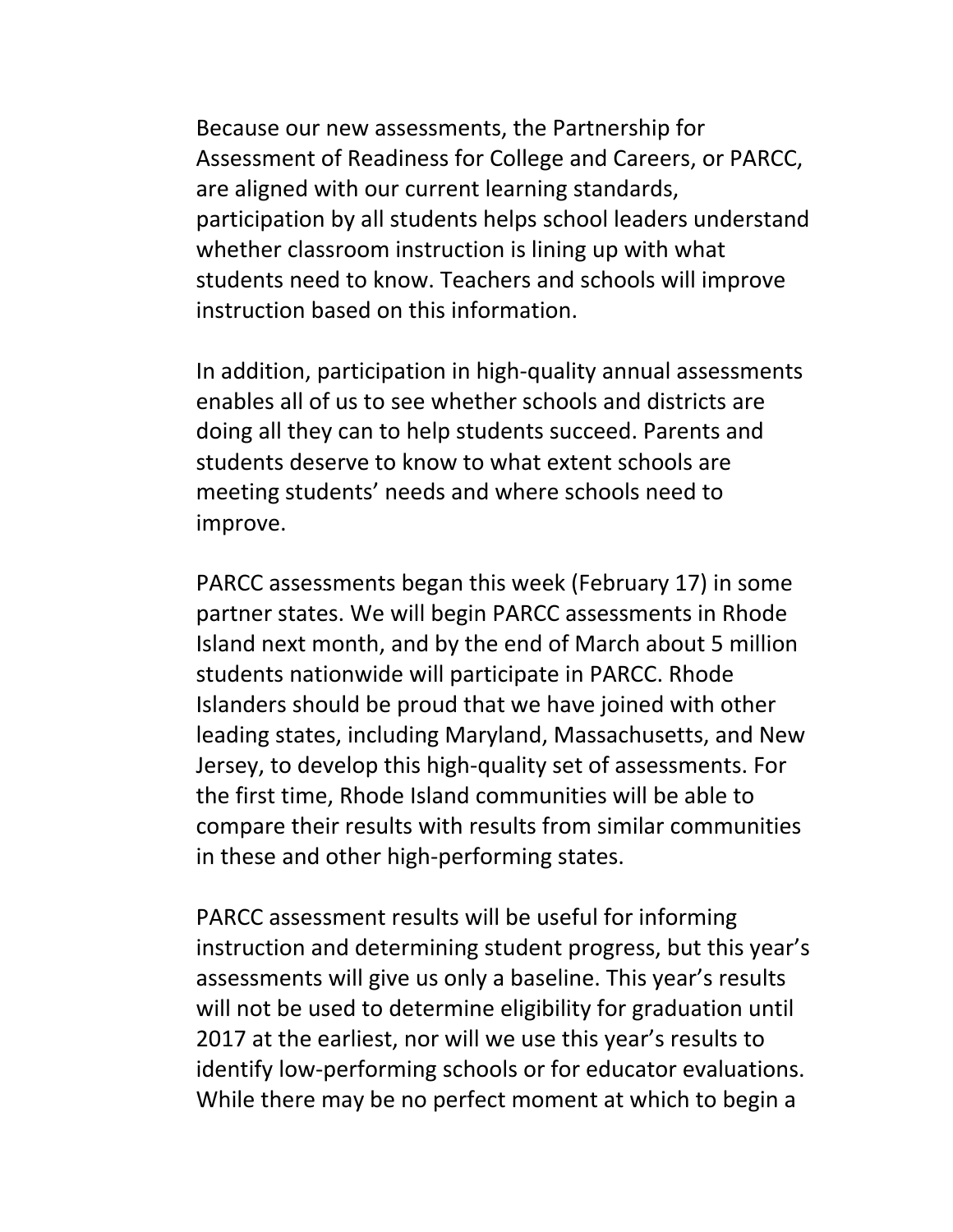new assessment, we need to begin somewhere in order to set a starting point from which we can measure future progress.

PARCC assessments are designed to measure whether students have attained proficiency on the Common Core State Standards, which Rhode Island adopted more than *four years ago.* Thousands of educators have participated in professional development preparing them for transition to the Common Core. We are now in the  $3<sup>rd</sup>$  year of full implementation of the Common Core in *all* of our schools. Clearly, our teachers and students should be – and are – ready for PARCC assessments.

Depending on their grade level, students will take the PARCC assessments in 8 or 9 sessions spread out over the next three months. The testing time per session ranges from one hour to 90 minutes (although students will have extra time to complete the work, if needed). The total scheduled PARCC testing time is at most 11 ¼ hours (for some high‐ school students), which amounts to roughly 1 percent of the total instructional time (990 hours) in the school year.

The PARCC assessments are well aligned with what students are expected to know and be able to do at each grade level. For example, the PARCC literacy tests require students to read passages of a text and answer questions about what they've read, drawing specific examples from the text. This kind of work takes place, and should take place, every day in our classrooms. Students who master this kind of reading, writing, and thinking will do well in class – and on the assessments.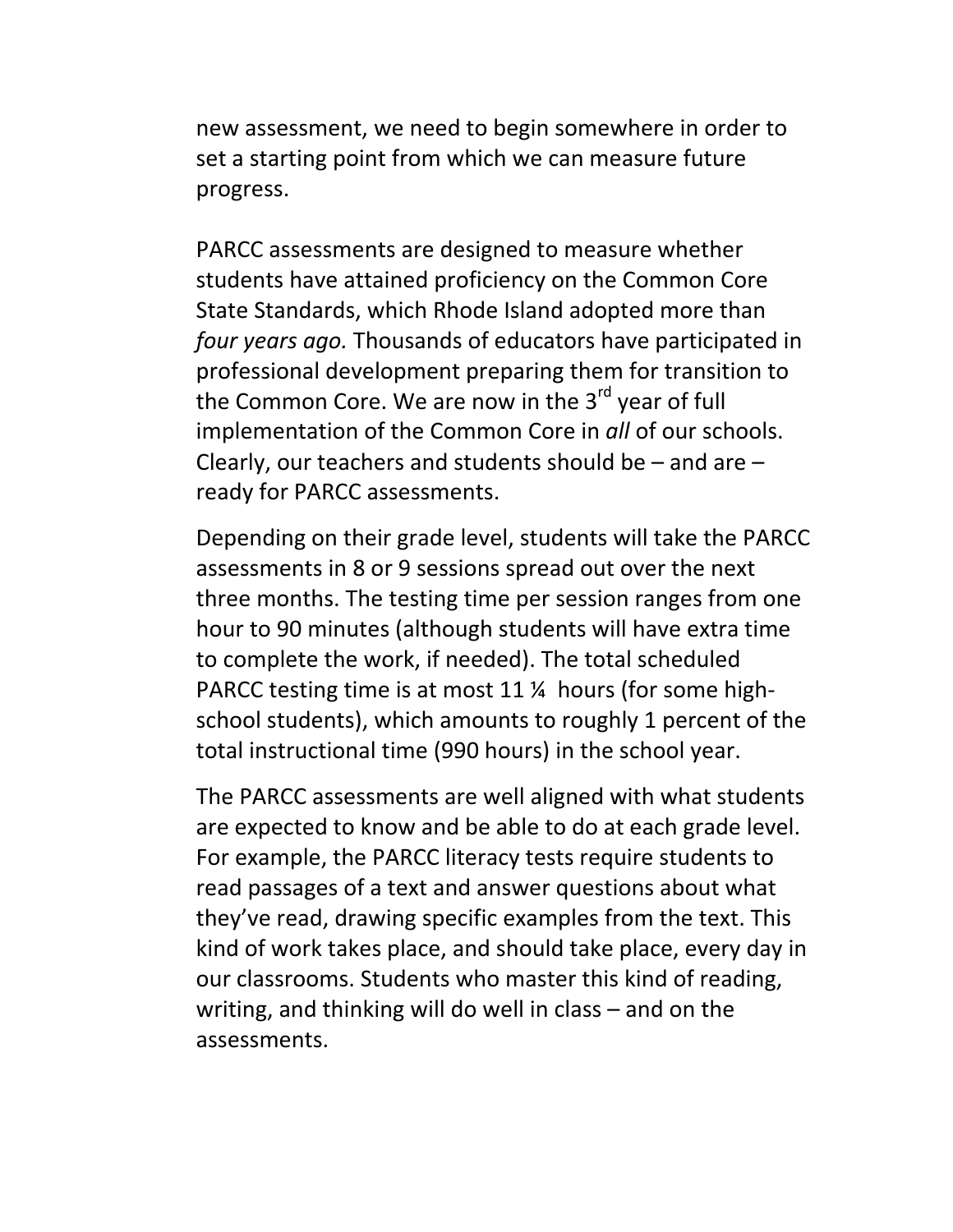We expect all students to participate in state assessments, just as they participate in all other aspects of public education once they enroll in school.

If you are a parent who has questions or concerns about our state assessments, I encourage you to discuss your concerns with your child's teachers or with the principal of your child's school. I am confident that you will recognize the importance and benefits of annual assessments and that, when you have the information you need, you will understand the benefits of participation in PARCC.

In the end, we all want the best possible education for all of our children. The results of state assessments help us meet this goal. Assessments provide parents with valuable information about student and school progress; assessments also provide teachers with information they need to improve teaching and learning.

#### 2. **First edition of Rhode Island Blended Chronicle available**

The Blended Chronicle quarterly e‐publication is dedicated to documenting and sharing experiences and raising awareness of the blended‐learning educational movement occurring in Rhode Island. The theme of how technology is changing and improving the educational landscape for both students and adults is woven throughout the articles found in the first edition.

The Blended Chronicle is posted on the RIDE website, along with other resources supporting blended learning. The Blended Chronicle is made possible through contributions from educators across the state. We are eagerly seeking educators, consultants, parents, and policy‐makers engaged in work around blended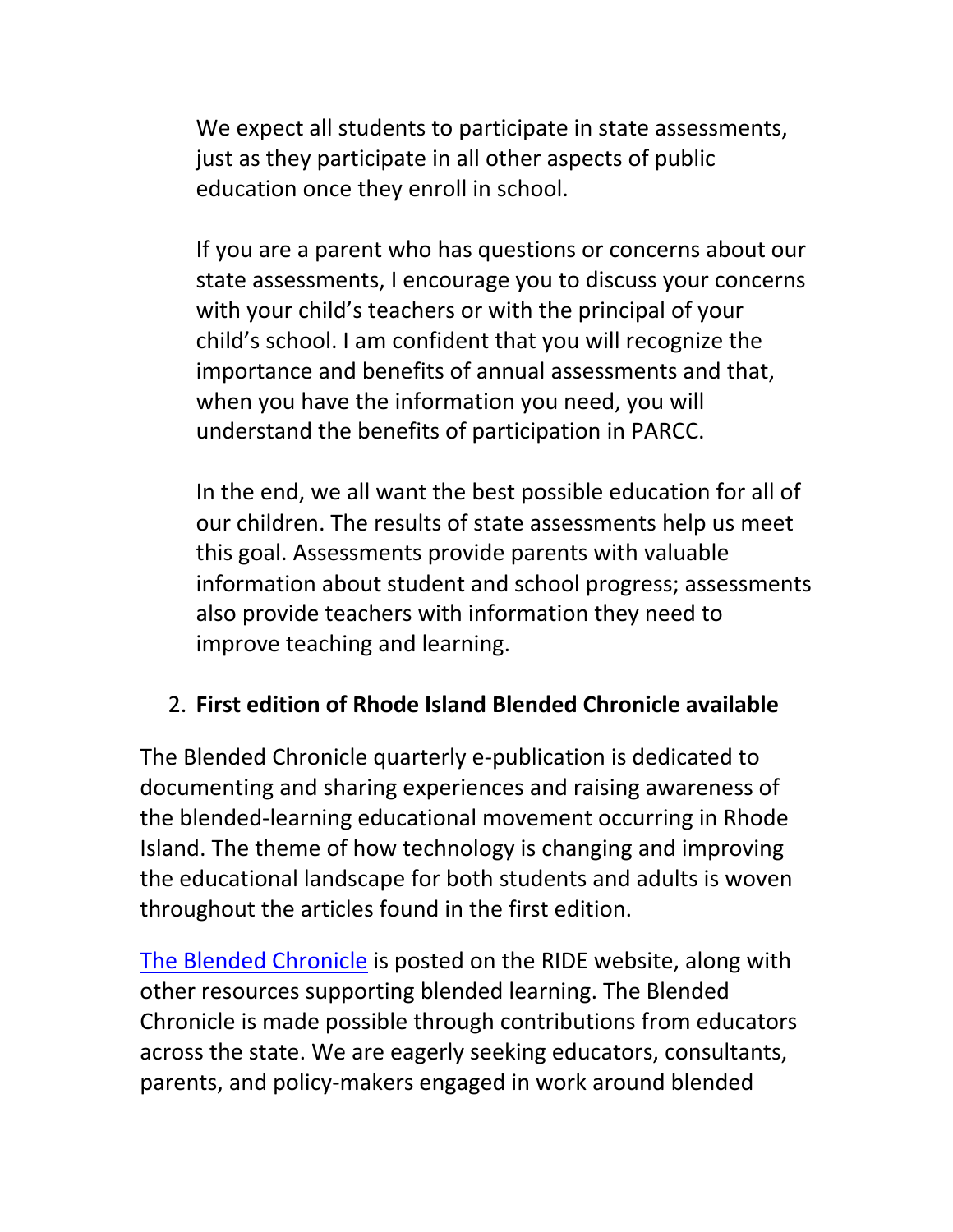learning to contribute to the Blended Chronicle. Public schools in Rhode Island are making amazing strides in the digital transition, and we want to showcase the groundbreaking work. Contact Holly Walsh (holly.walsh@ride.ri.gov) for more information about the Blended Chronicle.

### **3. High schools to hold elections for student advisory council**

Current state law requires that high schools hold elections for members of a student advisory council, whose chairperson will serve as a nonvoting member of the Council on Elementary and Secondary Education. Next week, I will send this communication to all high‐school principals:

As we work together to make important decisions about transforming education in Rhode Island, it is important to all of us that the voice of students is always a part of the process. To ensure that the voice of students is heard at the highest levels, current state law calls for the establishment of a student advisory council to the Council on Elementary and Secondary Education. The legislation (RIGL 16‐60‐2[c]) states that the student advisory council shall consist of one elected high‐school student representative from each public secondary school in Rhode Island.

According to the law, each public secondary school shall hold elections for its representative no earlier than March 1 and no later than the end of the second full week in April (this year, April 17). Each high school shall select one representative, and that student must be enrolled as a student in grade 9, 10, or 11. Members of the student advisory council will serve from the May 1 of the year they are elected until the last day of April of the following year.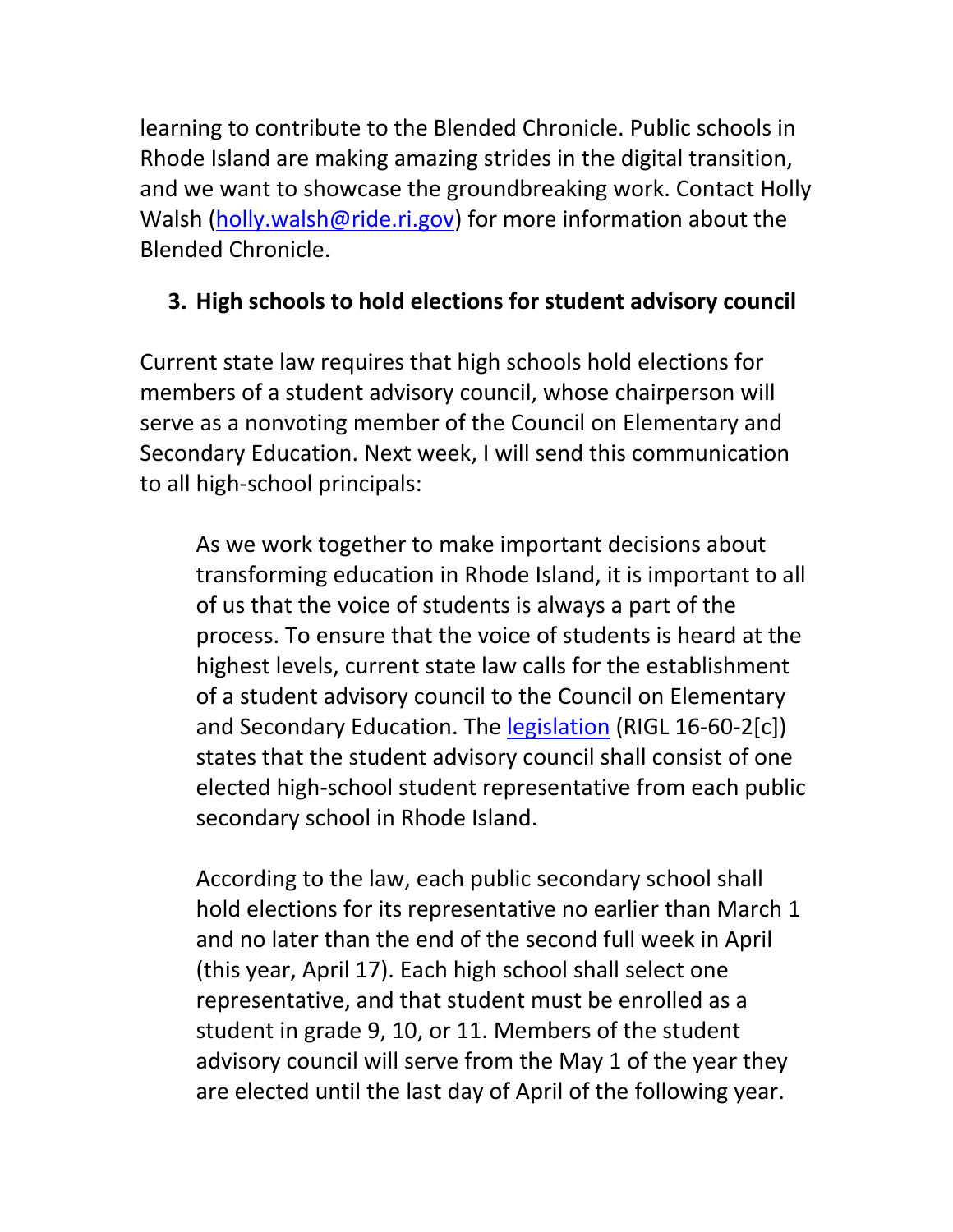I encourage you to begin the election process in your school as soon as possible. By April 24, please forward the name of the individual who will represent your high school on the student advisory council to Angela Teixeira (angela.teixeira@ride.ri.gov), in the Commissioner's Office at RIDE. Once we receive the names of all of the students on the student advisory council, we will plan for an organizational meeting in May.

Finally, the law also stipulates that, before June 1, the student advisory council shall elect a chairperson from among its members. During the week of April 27, we will seek the names of those who wish to be considered for the position of chairperson. The chairperson will serve as an ex officio and nonvoting member of the Council on Elementary and Secondary Education for a term of one year, beginning on June 1.

Please feel free to call Angela Teixeira, at 222‐8435, if you have questions or would like additional information about the student advisory council.

## **4. High‐school students receive Prudential Spirit of Community Awards**

Congratulations to Kayleigh Lapre, of Cumberland High School, winner of a Prudential Spirit of Community Award for her "outstanding acts of volunteerism." Among her many volunteer activities, Kayleigh collected more than 1,700 pairs of jeans and donated them to children in homeless shelters across the country. Kayleigh will receive a \$1,000 award and a trip to Washington, D.C., with award‐winners from the others states. Congratulations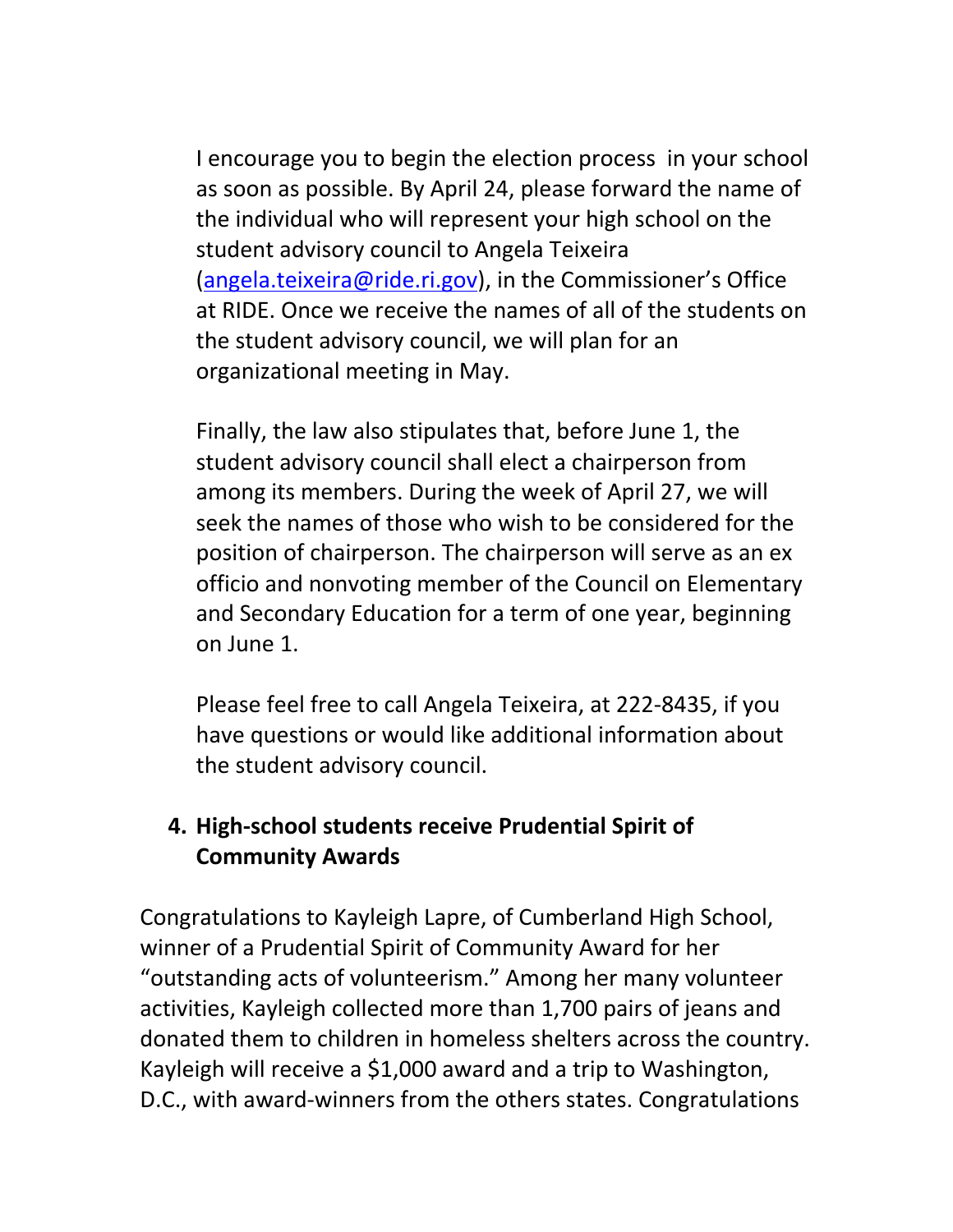also to Grace D'Antuono, of North Kingstown High School, who was selected as a "distinguished finalist" for her fundraising work on behalf of the American Cancer Society. Kayleigh and Grace are great examples of students who represent generosity, community involvement, and caring for others – values important to our schools and our society.

#### **From RIDE**

#### *Instructional Support System:*

## **5. LEAs can link local assessment data to the Instructional Support System**

We are pleased to announce the availability of local assessment data within the RIDE statewide Instructional Support System. This capability offers real‐time aggregated data alongside the other data metrics within the system to provide a more complete view of student achievement. This optional capability is currently available for the STAR assessment data from Renaissance Learning. Renaissance Learning securely transfers all data to the Instructional Support System, allowing quick analysis of data and offering insights into student learning

If you would like to integrate your STAR data into the Instructional Support System, you need to complete a data‐sharing agreement with Renaissance Learning. To complete the data‐sharing agreement, please email or call Renaissance Learning (support@renaissance.com or 800‐388‐4204) and indicate that you would like to begin sharing your STAR data in the Instructional Support System. A data‐sharing agreement will be deployed and available on your Renaissance Place site. Once you've authorized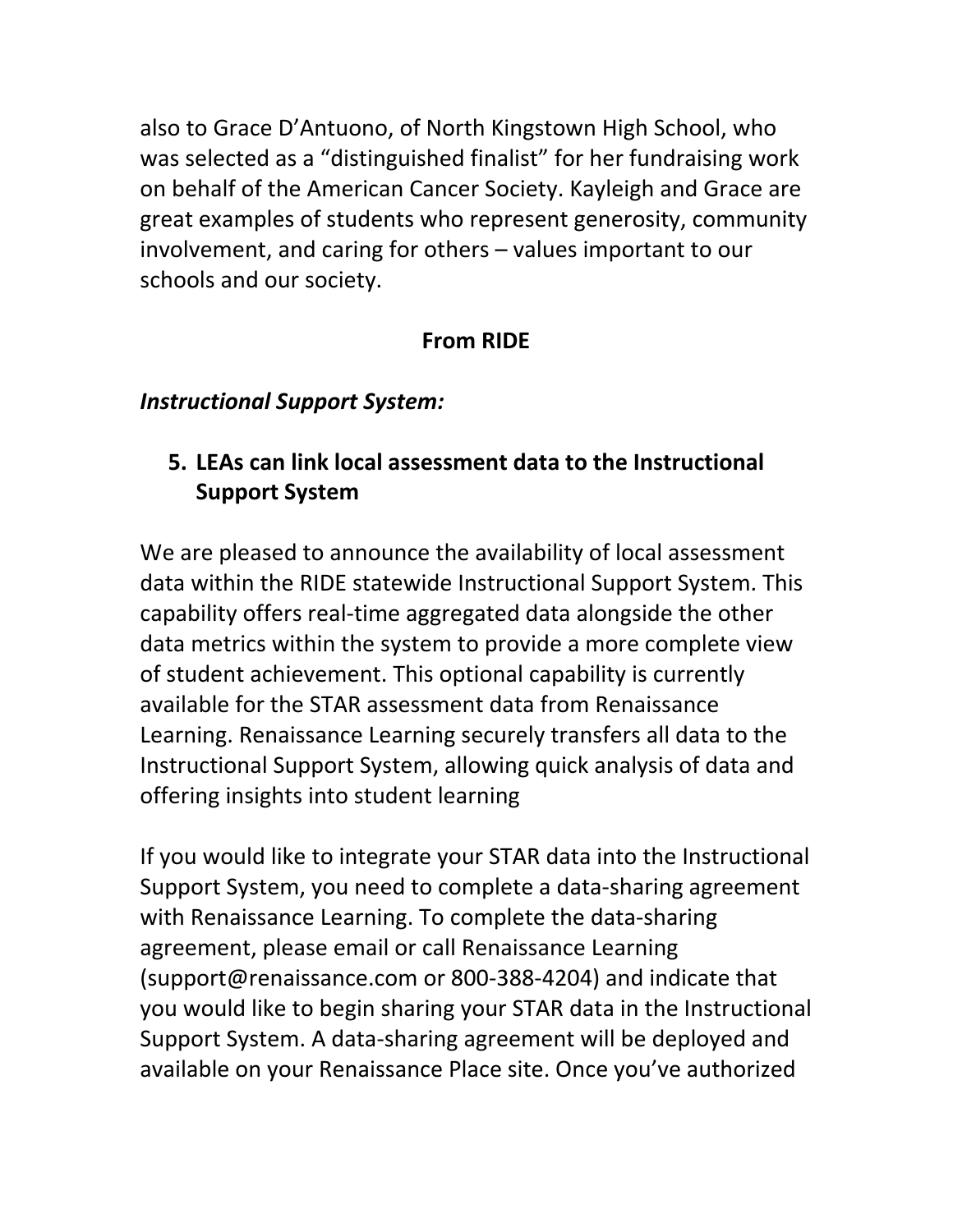the data‐sharing agreement, it will signal Renaissance to securely connect your STAR data with the Instructional Support System.

Information regarding the integration of other local‐assessment vendors will be released in the near future. If you have any questions or concerns about the local‐assessment integration, please contact Greg Martin, at Gregory.martin@ride.ri.gov or 222‐8495.

# *Professional Development:*

# **6. RIDE posts new professional development resources for mathematics educators**

RIDE is pleased to announce the posting of several new mathematics professional development (PD) modules on our website. Elementary‐school educators will benefit from updated fraction modules that are now presented in a tech‐based, interactive format. Middle‐school and high‐school teachers can investigate the notion of function as developed in the Common Core State Standards (CCSS) or dig deeply into explorations with reflections, rotations, translations, and dilations. All educators can benefit from PD installments addressing the use of PARCC tools to develop and vet assessment materials. Follow this link and click on the "Educators" tab to access each of the modules listed below:

http://www.ride.ri.gov/InstructionAssessment/Mathematics /CommonCoreStateStandardsforMathematics.aspx

 CCSS Interactive Professional Development Fraction Modules: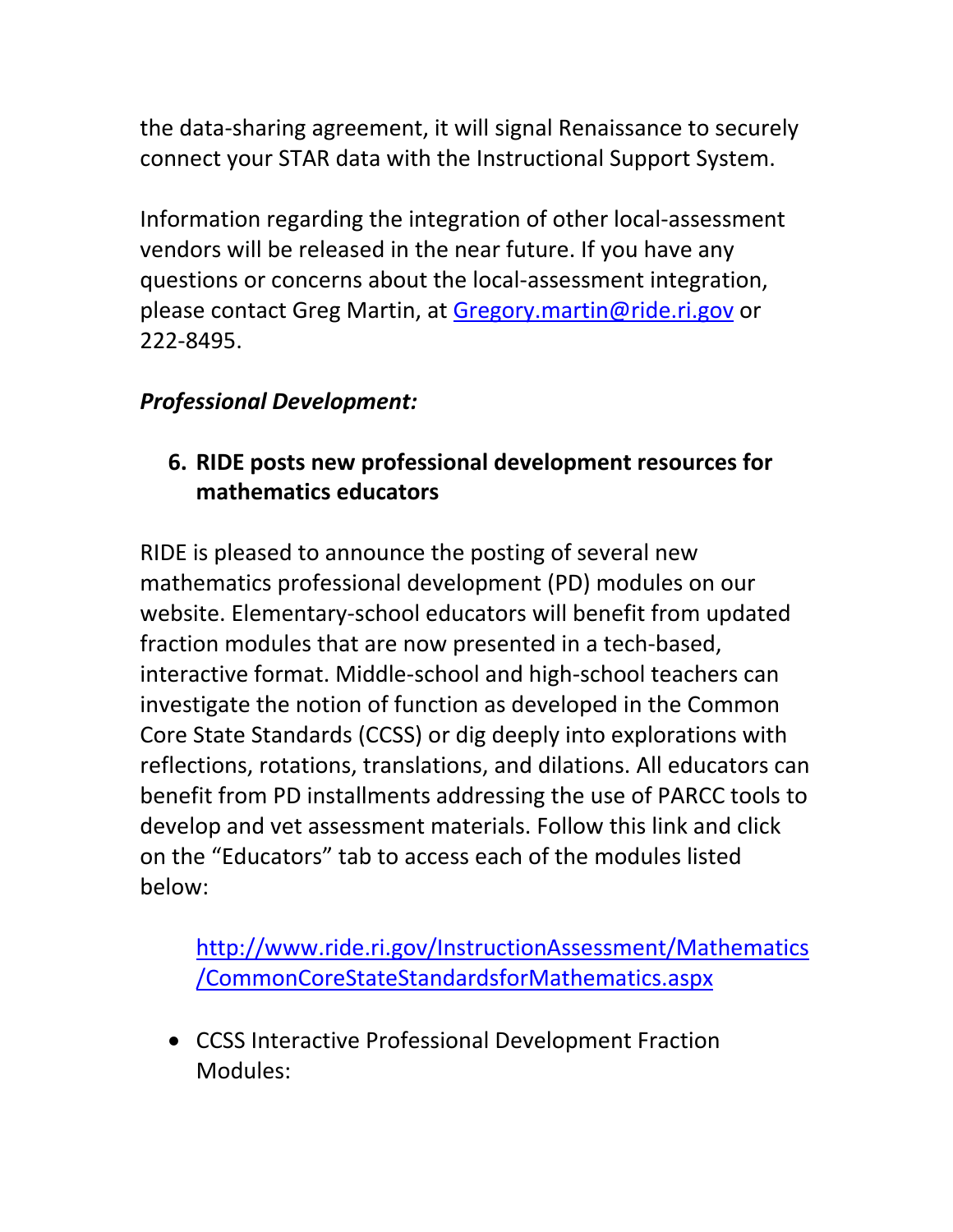Connecting the Standards for Mathematical Practice to Fraction Instruction Implementing the Fraction Content Standards Number Line Use with Fractions

- Functions and the Common Core: Implications for Planning and Teaching
- Formalizing the Concept of Transformations in High School **Geometry**
- Using PARCC Tools to Develop Assessments in:
	- Grades  $3 5$ Grades  $6 - 8$ High School

## *Assessments: Alternate*

**7. Testing window set for NCSC alternate assessments; RIDE to update LEAs on registration process**

The test window for the National Center and State Collaborative (NCSC) Alternate Assessment in ELA and mathematics is March 30 through May 15. All students eligible for alternate assessment in grades 3 through 8 and grade 11 will take the NCSC alternate assessments in ELA and mathematics. The NCSC replaces the Rhode Island Alternate Assessments in reading, writing, and mathematics.

RIDE will be speaking with LEA data managers next week on the District Data Manager's call on March 3 about the process for registering students and teachers for this assessment and about how RIDE will support that effort. Student registration for NCSC will begin in early March.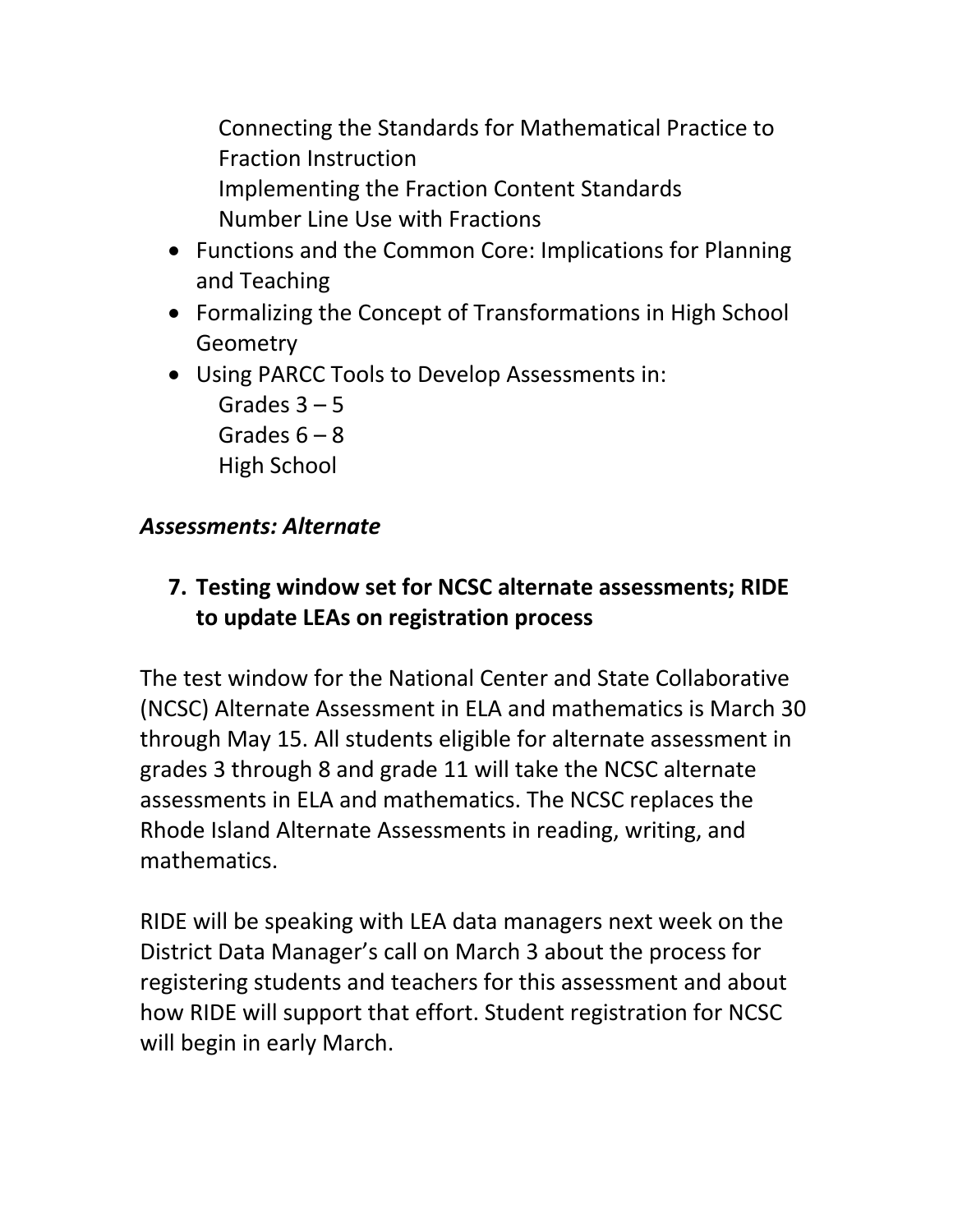# **8. LEAs to receive alternate‐assessment student details for review**

Districts have been doing a great job at getting ready for the PARCC testing, however, we also need to start thinking about the alternate assessment for students with severe learning disabilities. The school details will be prepopulated in the testing site. The student details will be pulled from eRIDE and distributed to LEAs for review. Once the student data files are accurate, you can then upload the files, along with the teacher information, to the National Center and State Collaborative (NCSC) testing site.

# *Assessments: PARCC*

# *9.* **LEAs urged to perform infrastructure trials**

Infrastructure trials are an important milestone in determining the technology readiness for the PARCC assessment. It has been determined that those LEAs that have performed infrastructure trials have had significantly fewer issues during the testing block than those LEAs that did not do an infrastructure trial. It is highly recommended that you perform at least one infrastructure trial. Pearson, the testing vendor for PARCC, has documentation regarding how to configure Windows and Mac PCs, along with mobile devices and Chromebooks. It is important to run an infrastructure trial, even if you have run one in the past, as the technology for PARCC testing is constantly being updated and enhanced. All of Pearson's documentation for the PARCC testing can be found at http://parcc.pearson.com/technology‐setup/.

## **10. LEAs reminded to maintain, update student records**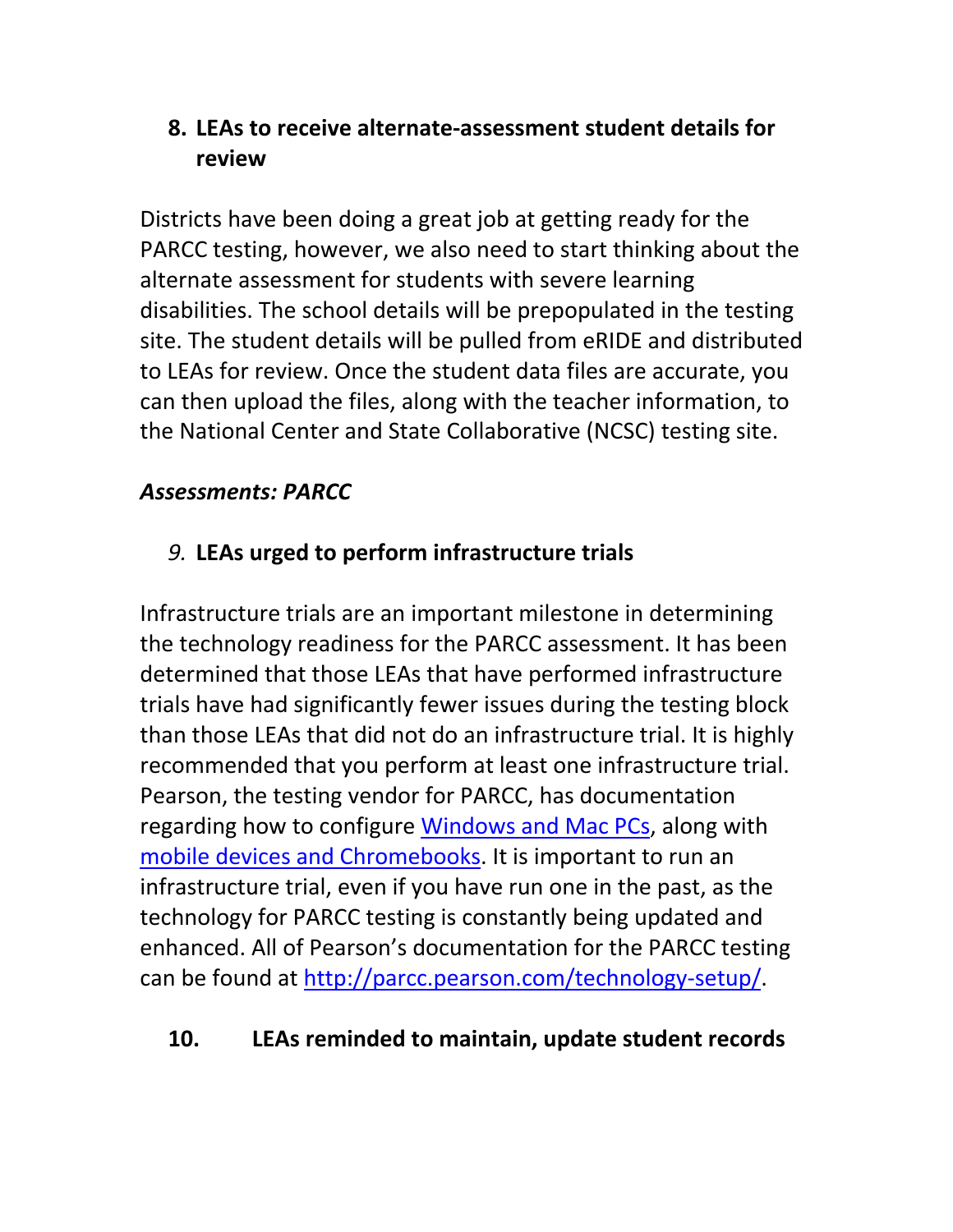You must maintain your Student Information System at the local level, along with the Performance Based Assessment (PBA) and the End of Year (EOY) assessment blocks in PearsonAccessNext. We have released documentation on how to maintain student registration information within PearsonAccessNext. This documentation, along with all of the RIDE‐generated technology documentation, can be found on the RideMap District Exchange public PARCC Toolkit folder.

It is important that you export your student data from PearsonAccessNext to verify that you have the most accurate information about your students. You can import this data into excel to update any student information and then import it into PearsonAccessNext to make the updates. If you do not follow this process, you could overwrite any updates that you or users in your LEA may have made to student records. You could also overwrite any updates to critical warnings, and that would need to be corrected. Always use the most recent export files for file maintenance; do not use the original spreadsheets used for the initial student upload.

As you may know, we have been running scripts to resolve critical warnings within the PBA and EOY assessment blocks. The scripts update only student records that have no value associated with the warning so as not to overwrite your LEA's student data. However, if the correct process of maintaining student records is not followed, these critical warnings are reintroduced into PearsonAccessNext and will need to be corrected again. The scripts correct 95 percent of the critical warnings; the rest have been placed in your LEA document folder on District Exchange. These critical warnings need to be cleared by your test coordinator.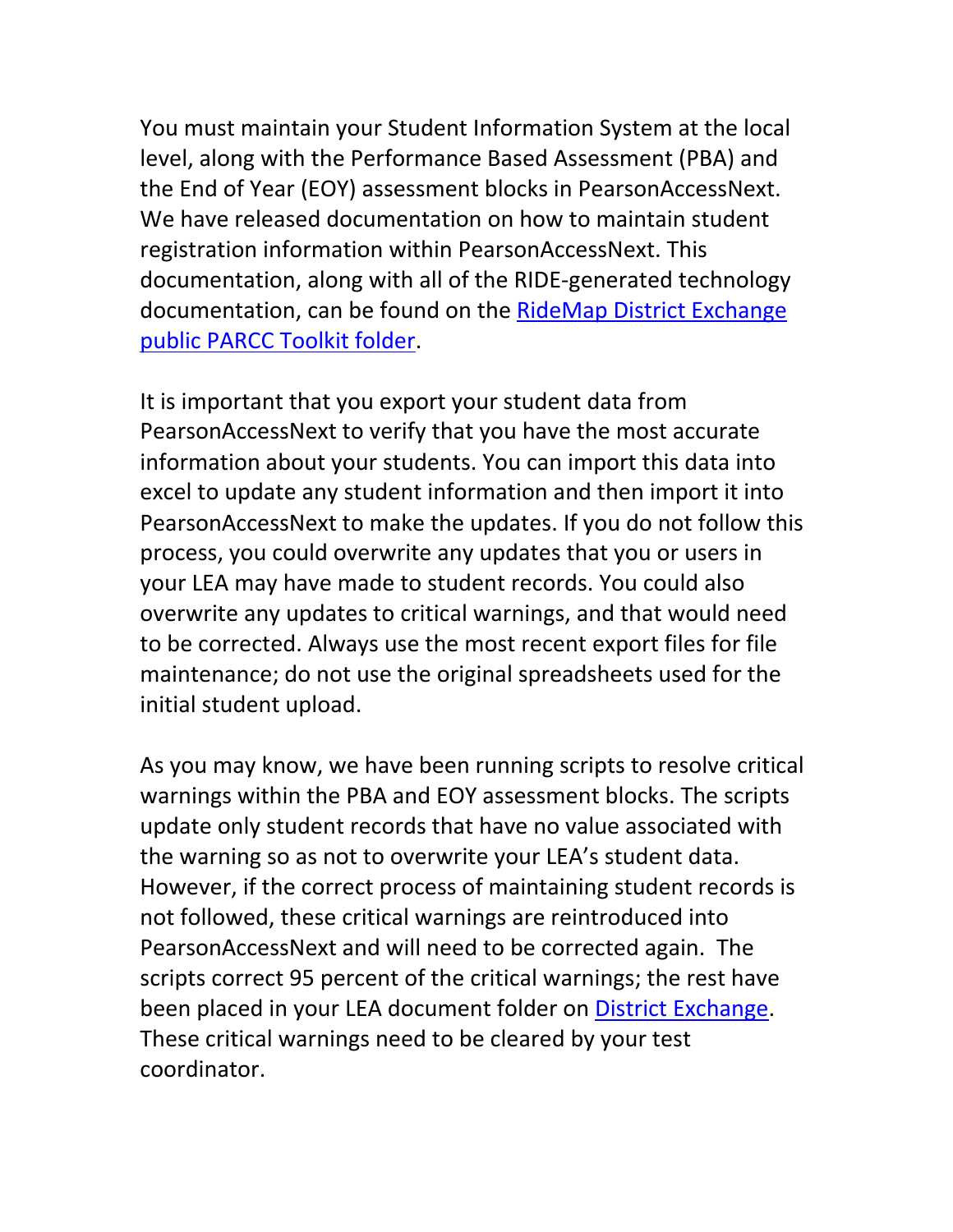# **11. LEAs asked to review results of RIDE validation of student records**

We are currently in the process of validating PARCC data against the data collected within eRIDE. This process is to ensure that the accountability reporting has the most accurate data possible and that the LEas are provided with a precise representation of their student population. This validation is based on version 2.0 of the SCED codes and is one of the reasons for getting this software updated.

We have completed the first validation on the math tests, and the results of this validation can be found in your document folder on District Exchange. The math validation looked at the number of students within the school assigned to the eRIDE SCED code for Algebra I, Geometry and Integrated Math; it then counted the number of equivalent mathematics courses associated with the school within PearsonAccessNext. We also did a logic test on the grade level at which these tests are to be administered. The results for this validation is an excel file within your LEA‐level document folder on District Exchange. The last four columns tell you if a school has any irregularities and what those irregularities may be, based on the column. The items marked in red are where the numbers do not match and where you need to update the PearsonAccessNext student registration or the student's SIS with the proper course identifier. Those records in yellow are where there was a value in eRIDE, but no value in PARCC. This could occur because students are not required to take a PARCC test, such as  $12^{th}$  graders. These records need to be verified and updated.

# **12. RIDE to take snapshot of student registrations on March 14**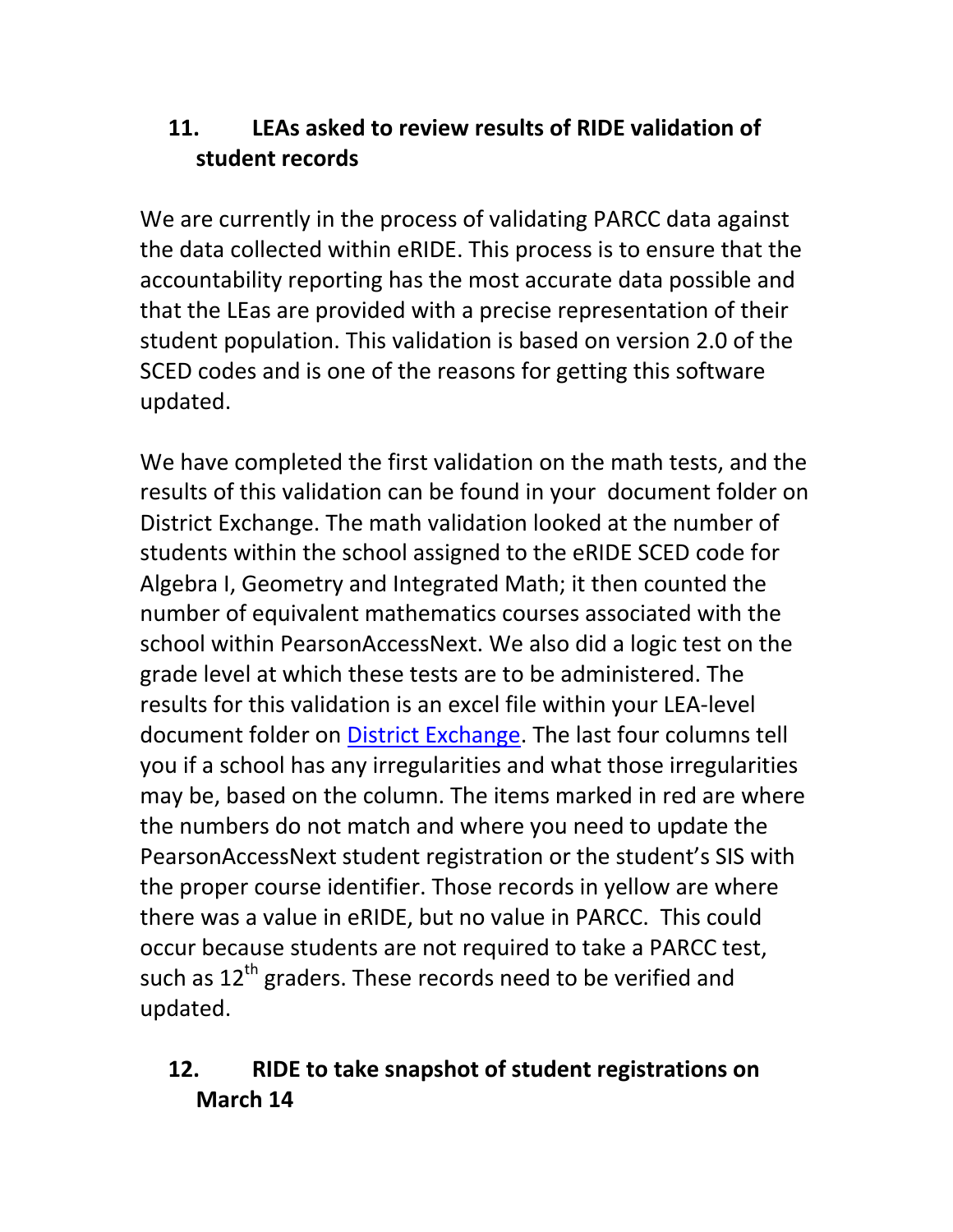On March 14, we will take a snapshot of your student registrations that will be used for accountability; this date has been moved back from the March 6 so as to reduce the number of data reviews for the LEAs. This snapshot will be used to validate and clean the data for accountability reporting. It is critical that you ensure that your student registration data is as accurate as possible by **March 1**4, especially the resolution of duplicates.

# **13. Process for ordering additional PARCC materials opens March 3**

As students are enrolled in LEAs or as the needs of a student change, you may need to order additional paper material. This can be accomplished during the Additional Order window that starts on **March 3**. In the PARCC toolkit on District Exchange, you will find the Pearson and RIDE instructions regarding the process for ordering additional material during this window.

# **14. Procedure in place for resolving issues regarding PARCC testing**

Please call the Pearson call center first with any issues regarding PearsonAccessNext or PARCC testing. When you call, write down and keep track of the ticket number they assign to your incident. We have been working with the call center management to improve the experience and quality of the interaction with the call center agents. If you believe any incidents that are not resolved by the call center need to be escalated, contact to Greg Martin, at Gregory.martin@ride.ri.gov . There is a process in place for Pearson to review these escalated incidents.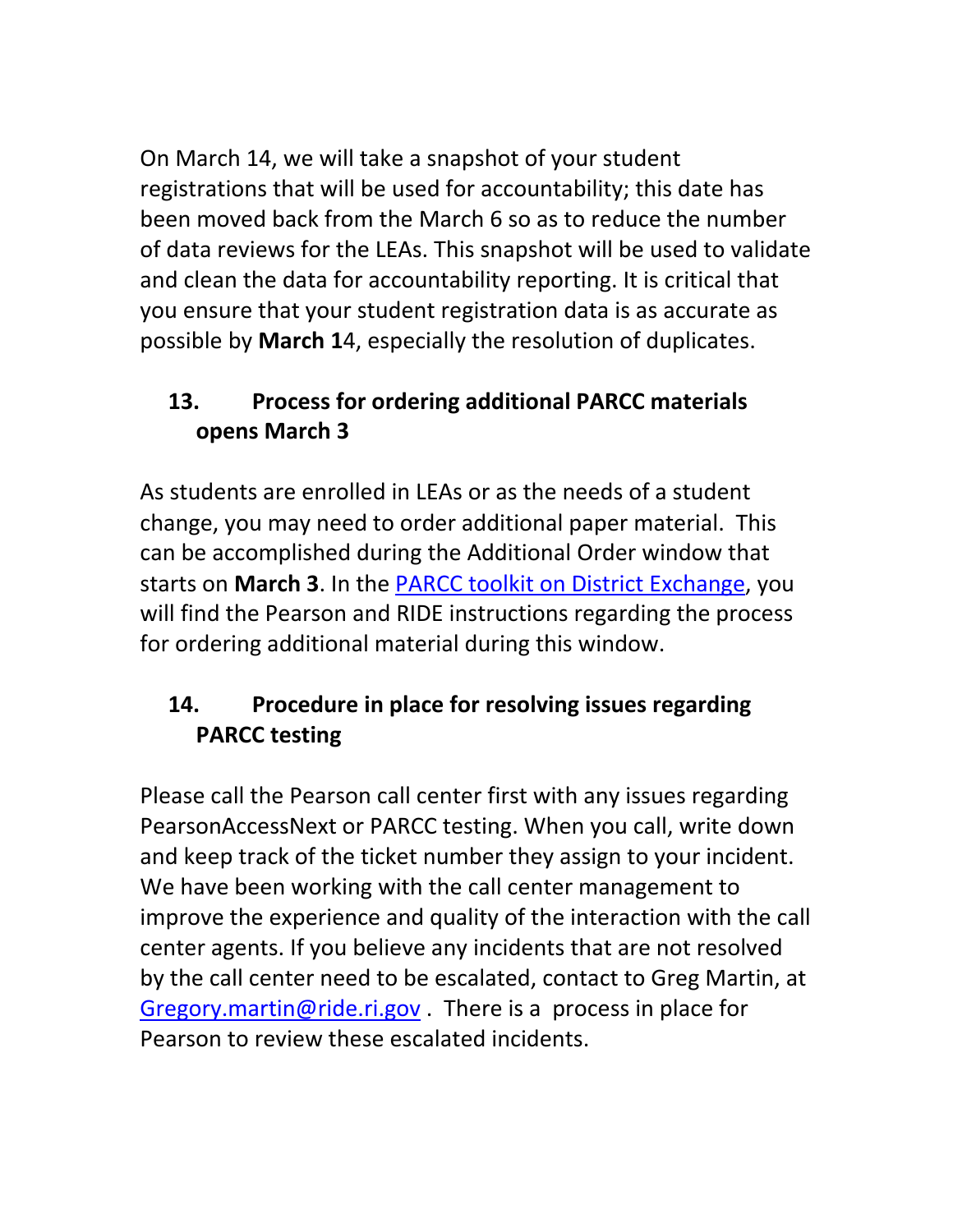# **15. Contact established for questions about PARCC technology preparedness**

If you have any questions or concerns about PARCC technology preparedness, please contact Greg Martin, at Gregory.martin@ride.ri.gov or 222‐8495.

# **16. PARCC seeks schools to participate in field test of literacy tasks**

The PARCC consortium is looking for schools to participate in a spring 2015 field test of tasks for the English language arts/literacy (ELA/L) performance‐based assessments in grades 3 through 11. The purpose of the field test is to examine the quality of newly developed performance‐based tasks to help determine whether they should be included on PARCC assessments in the next school year. For the other PARCC assessment components, field-test items are embedded in the tests students are already taking. Because the ELA/L performance‐based assessment (PBA) requires longer written responses from students, this separate field test is being conducted.

Three types of performance‐based tasks will be field tested in spring 2015: narrative writing, research simulation, and literary analysis. Each student participating in the PARCC ELA/L PBA field test will take *one* task, which will require approximately 60 to 90 minutes, depending on grade level and task type. During the registration process, schools will sign up to administer a particular grade level and task type. Information about the unit time for each task type is listed in the table below. Schools may administer the ELA/L field test any time between May 4 and June 5.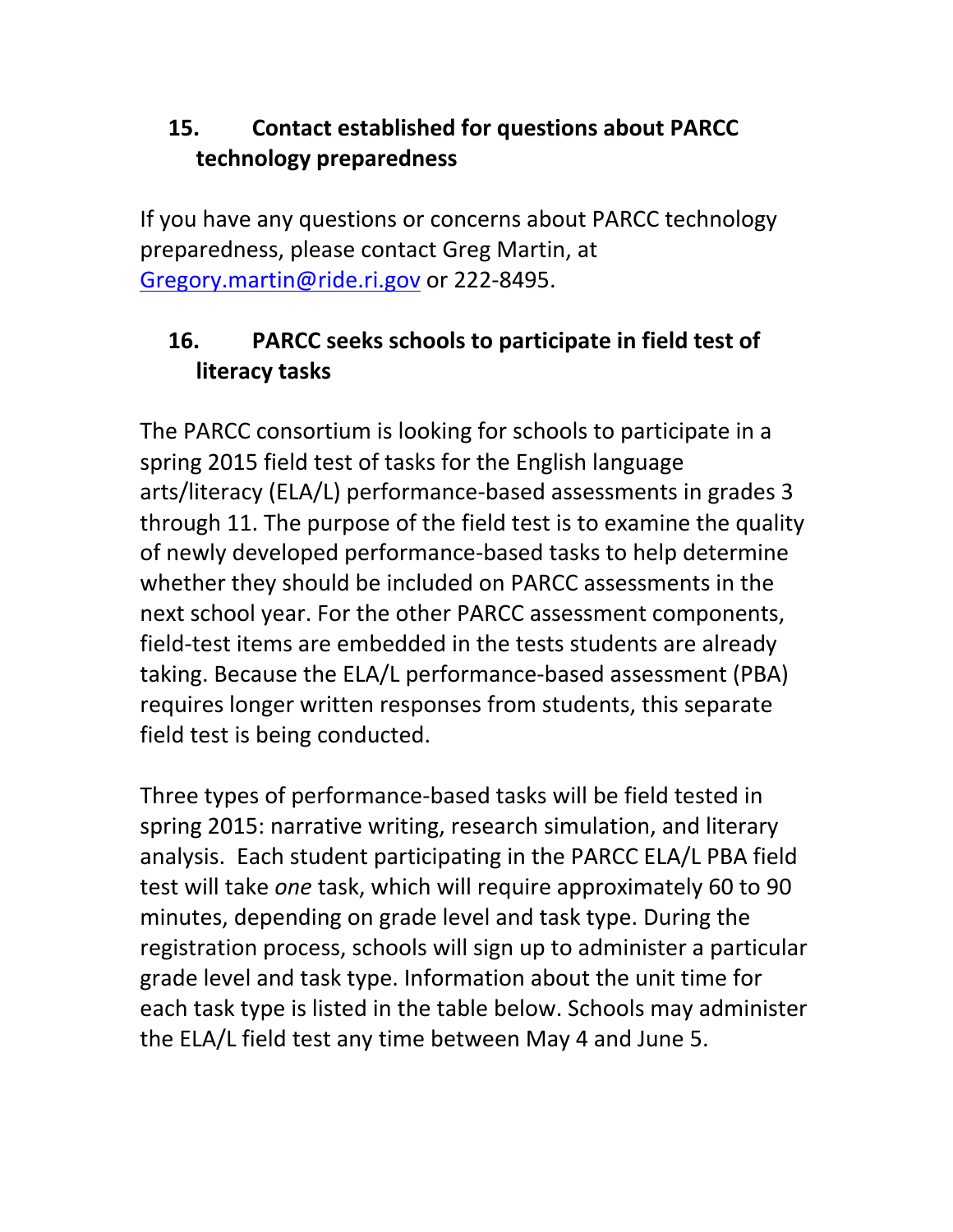Schools and districts that are interested in participating in the ELA/L PBA field test should complete the interest survey linked here:

https://www.surveymonkey.com/s/PARCC\_ELA\_FT.

The survey asks which grade levels and tasks schools are interested in field testing.

Please note these three registration deadlines for the field test:

- The deadline for registration for paper-based assessments is **March 13**.
- The deadline for online registration in order to receive printed computer‐based manuals is also **March 13**.
- The deadline for online computer-based assessment registration (print computer‐based manuals from PDFs in Avocet) is **April 2**4.

# *Data Quality:*

# **17. LEAs reminded to update to SCED version 2.0**

We have been monitoring the School Courses for the Exchange of Data (SCED) version 2.0 migration in our Teacher‐Course‐Student data, and we still see some LEAs with version 1.0 codes coming in. These version 1.0 codes are integrated with the Instructional Support System, among other systems and resources that rely on the version 2.0 codes. LEAs are asked to update to SCED 2.0. If you have any questions or concerns about this version update, please contact Greg Martin, at Gregory.martin@ride.ri.gov or 222‐8495.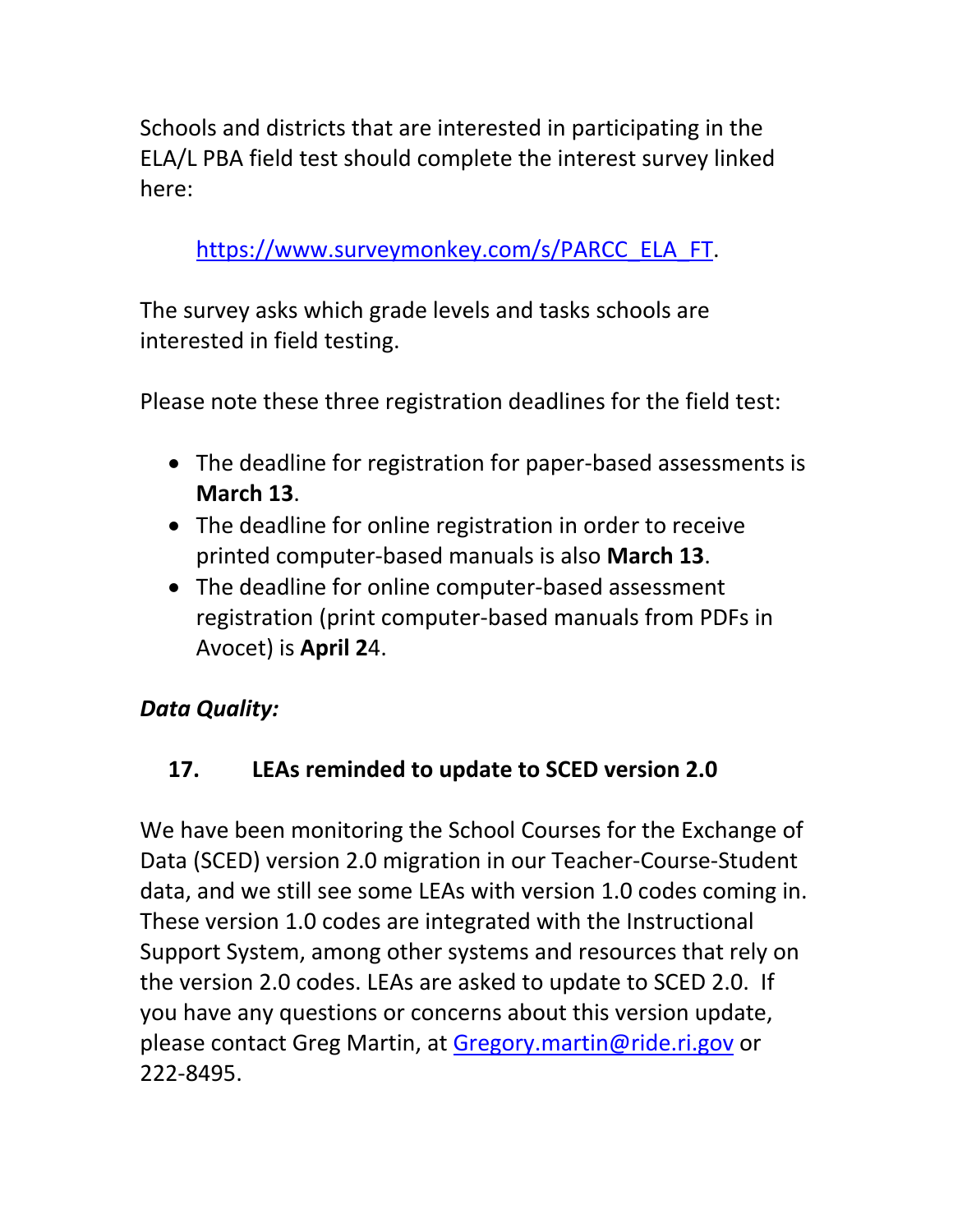### *Data Collections:*

## *18.* **Funding Formula collection data due March 16 –** *Action Item*

Funding Formula Data will be pulled on Monday, March 16, at 9 a.m. Please make sure your LEAs calendar is up to date, including adjustments for snow days. The following fields in the Enrollment Census will be used for the funding formula: enroll\_type, enroll date, exit date, lunch, and distCode res. All duplicates need to be addressed.

Please review the Outside Enrollment file download (the second‐ to‐last report in the Report Types dropdown) to ensure that your outplaced students are showing up correctly. For information on this report, please review the Enrollment Census FAQ document. If you see records in your file that you believe are incorrect, or if there are missing records, please make sure you contact the other LEAs to resolve discrepancies.

Once the review of the data is complete, the following reports will need to be reviewed, signed, and submitted to RIDE: Snapshot, Submission, and State Calculated ADM. Due to the nature of these data, the reports will need to be pulled during a specific timeframe on the March 16 that we will set at a later date. The Calculating ADM document explains how the Average Daily Membership is calculated for the reports.

If you have any questions about Funding formula data, please enter a helpdesk ticket, at https://support.ride.ri.gov.

#### **From the U.S. Department of Education**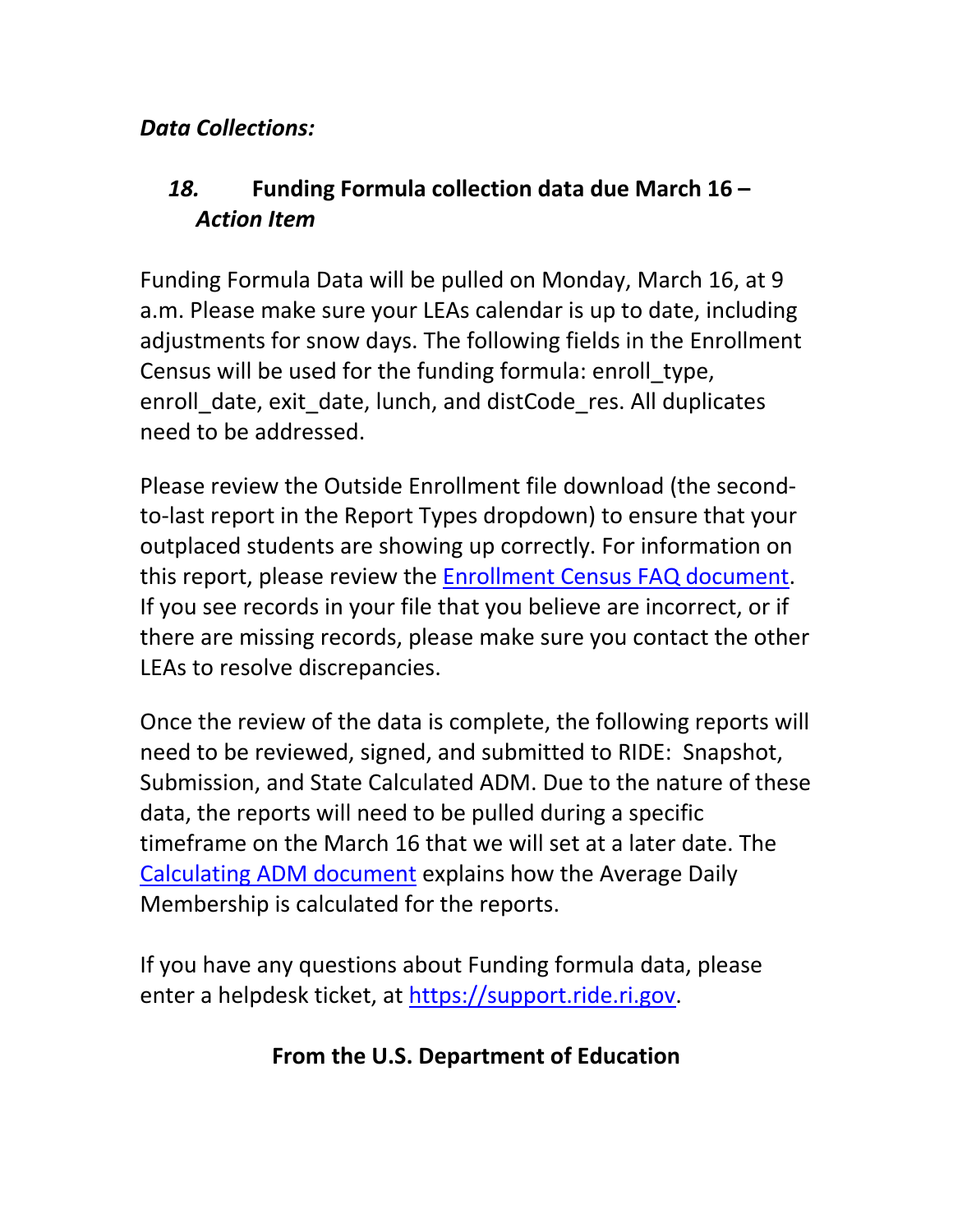## **19. U.S. Department of Education provides resources on preventing teen dating violence**

Please see this message from the U.S. Department of Education Office of Communications and Outreach:

February is National Teen Dating Violence Awareness and Prevention Month. Learning how to spot the signs of an abusive relationship can make a dramatic impact on the lives of teens suffering from dating violence – and could also save lives.

According to the Centers for Disease and Control Prevention (CDC), teen dating violence includes the physical, sexual, psychological, or emotional violence that may occur within a relationship. In many cases, teens in abusive relationships experience severe psychological conflict which can lead to changes in their behavior. Some warning signs to watch out for include increased levels of aggression, isolation from family and friends, and erratic mood swings. If you suspect a teen is experiencing an abusive relationship or are unsure of the warning signs, the National Teen Dating Abuse Helpline will offer immediate and confidential support.

The U.S. Department of Education, its federal partners, and a growing number of schools nationwide are committed to increasing awareness of teen dating violence by educating the public about healthy relationships. We recognize that the real work of preventing teen dating violence and sexual assault happens at the local level, in schools, in homes, and in community centers across the nation. Schools must clearly communicate that they will not tolerate violence of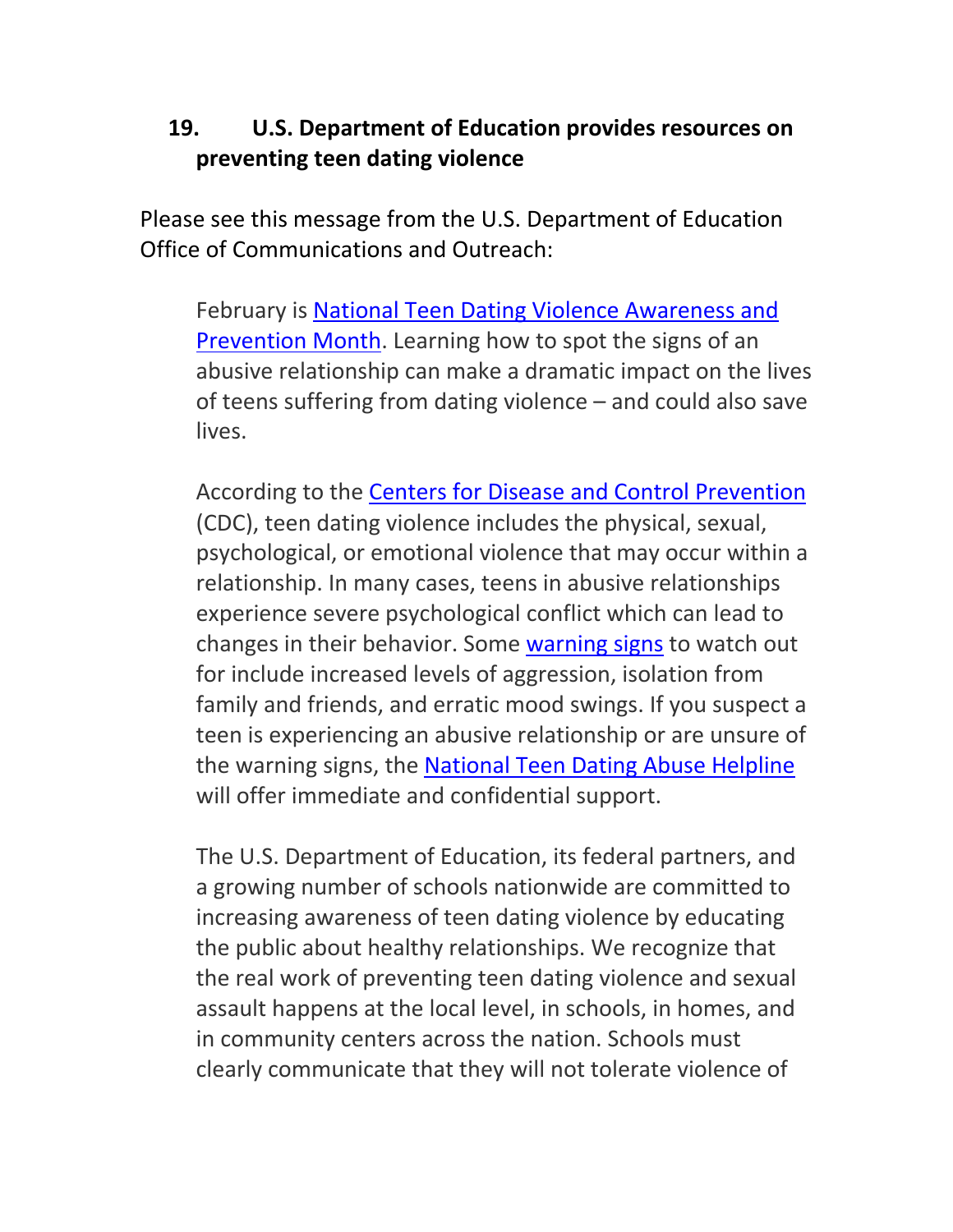any kind, will respond to any students who report it, and will hold offenders accountable.

We remain dedicated to vigorously enforcing compliance with Title IX and the Clery Act – laws that make our schools safer. The following resources provide more information to support schools and communities in their efforts to create safe, healthy learning environments and identify, investigate, and remedy sexual assault, domestic violence and teen dating violence:

- Not Alone
- $\bullet$  1 Is 2 Many
- A Fact Sheet for Schools Teen Dating Violence in the United States
- Sexual Harassment Resources
- Letter from the Education Secretary on Teen Dating Violence Awareness and Prevention
- Get Smart, Get Help, Get Safe
- ED Policy Briefing Protecting Students from Teen Dating Violence and Sexual Assault
- Office for Civil Rights' Dear Colleague Letter on Sexual Violence
- **20. Information available on E‐Rate support, Every Kid in a Park initiative, Women's History Month, School Meals Day**

Please see these notices from the U.S. Department of Education Office of Communications and Outreach: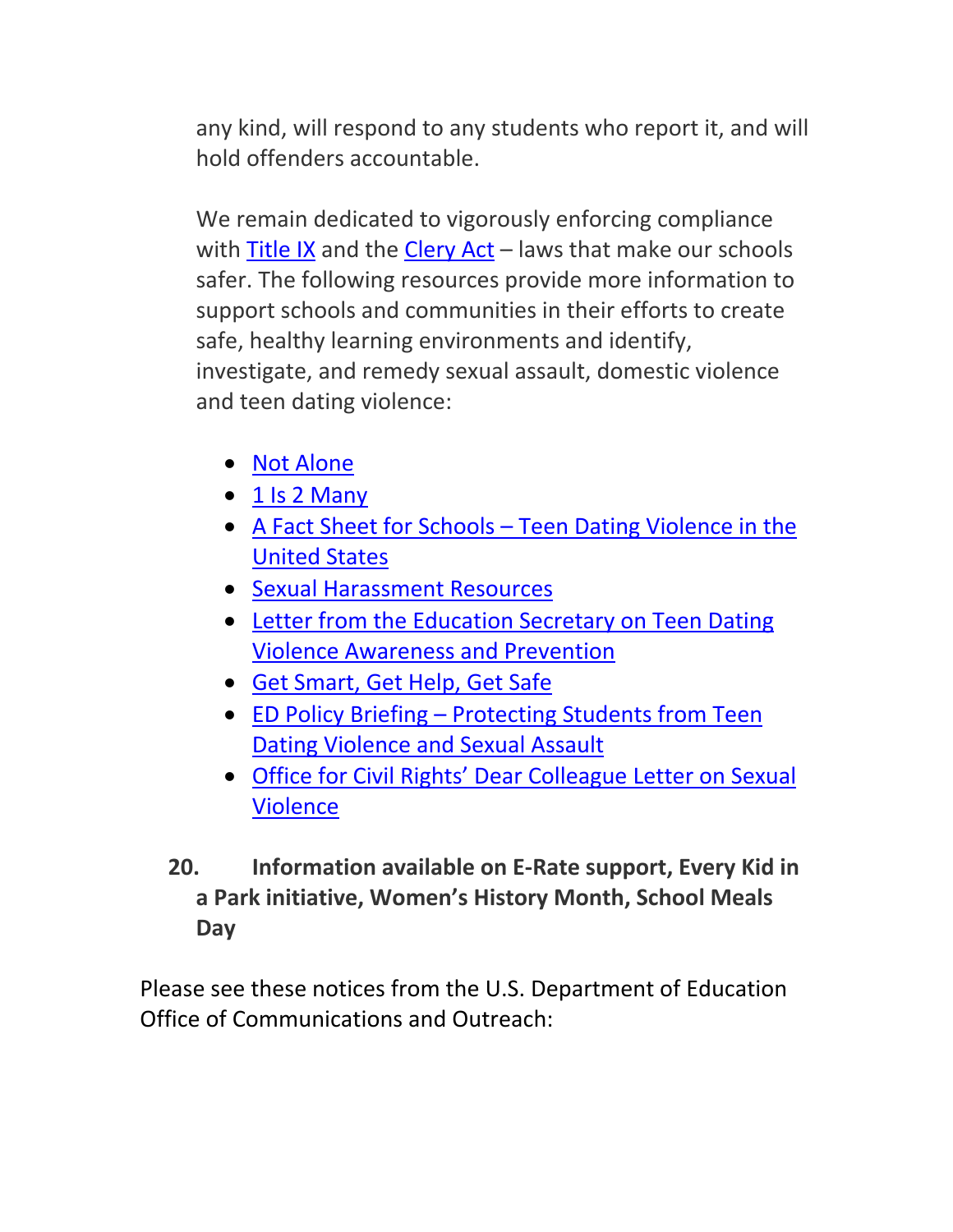In a blog post and video, Education Secretary Arne Duncan urged all local superintendents and technology directors to get their schools and libraries "up to speed" by requesting E‐ Rate support for internal Wi‐Fi network upgrades. The U.S. Department of Education has prepared an Infrastructure Guide to help leaders navigate the many decisions required to deliver cutting‐edge connectivity to students, although schools and libraries have final say when they submit an application to the Universal Service Administrative Company for approval. (Note: The deadline for requests is February 26, while the deadline for applications is March 26.)

President Obama is committed to giving every child the chance to explore America's great outdoors and unique history. That is why he has launched the Every Kid in a Park initiative (fact sheet), calling on federal agencies to help get all children to visit and enjoy the outdoors and inspire a new generation of Americans to experience the country's public lands and waters. Starting in September, every fourth‐grader in the nation will receive a pass for free admission to all of America's federal lands and waters – for them and their families – for a full year.

March is Women's History Month. Need help planning education activities? The Federal Registry for Educational Excellence (FREE) website offers free teaching and learning resources from federal agencies.

Schools around the world are encouraged to celebrate International School Meals Day on March 5 by promoting healthy eating and learning, using the theme "Celebrating Culture Through Food."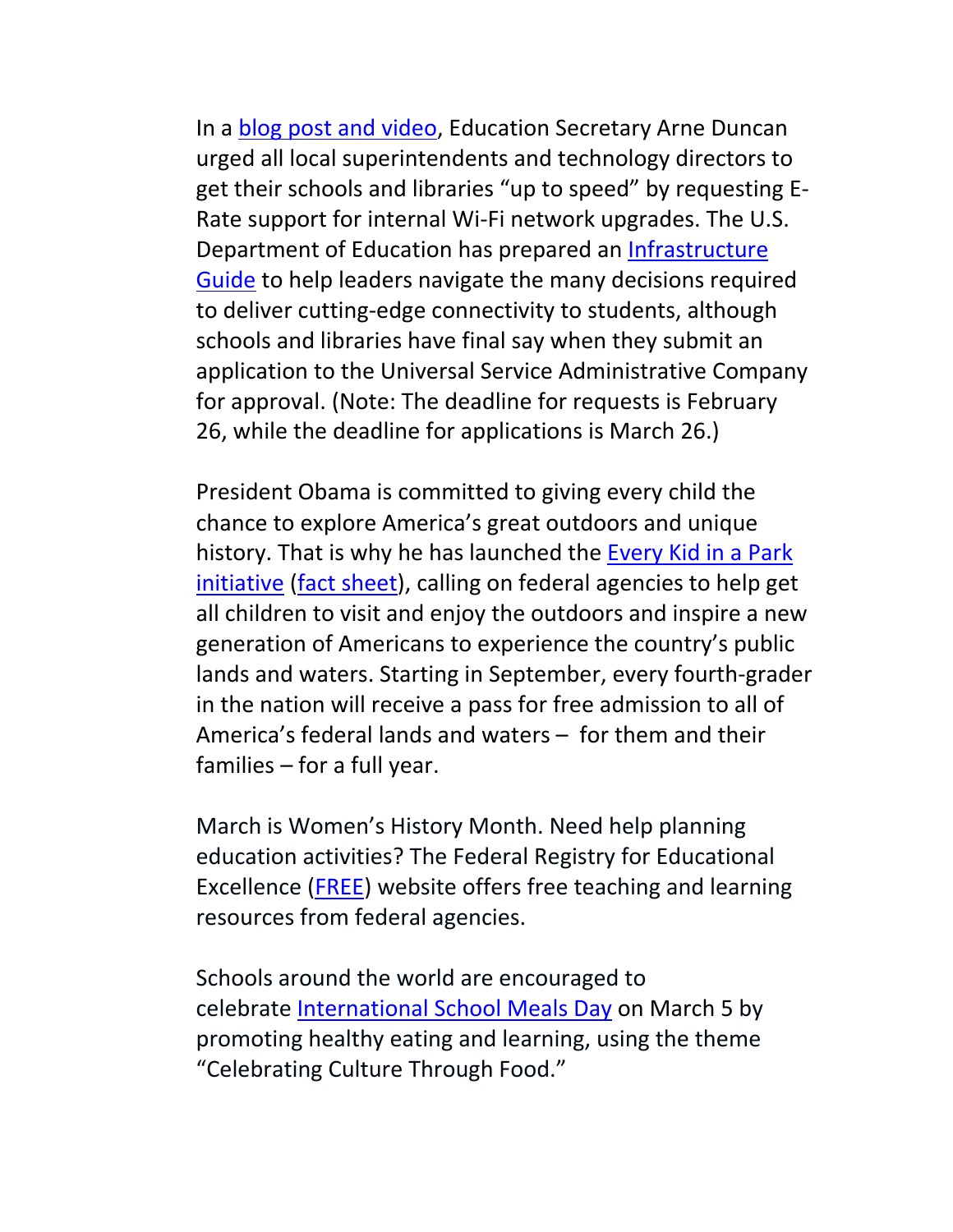#### **From other organizations**

## **21. Registration open for conference on Whole Child Education in Action**

Please see this message from Learning First Alliance/Rhode Island:

The statewide Learning First Alliance/Rhode Island conference on Saturday, March 14 (from 8 a.m. to 1:30 p.m.), at Johnston High School, will feature 29 workshops demonstrating best practice in classrooms, schools, districts, and communities in Rhode Island. Conference strands will be organized around threads that demonstrate how schools, parents, and communities work together to see that children and youth are healthy, safe, supported, engaged, and challenged. The workshops will showcase ways that is happening in Rhode Island.

The target audience for this conference will include teachers, administrators, policy‐makers, school‐committee members, counselors, community leaders, higher‐education practitioners, and others.

Register for this conference at www.lfari.org.

# **22. Highlander Institute Blended Learning Conference scheduled for March 7**

Please see this notice from the Highlander Institute:

The Highland Institute's 4<sup>th</sup> Annual Blended Learning Conference will be held on Saturday, March 7, from 8 a.m. to 3 p.m. The conference will convene local, regional, and